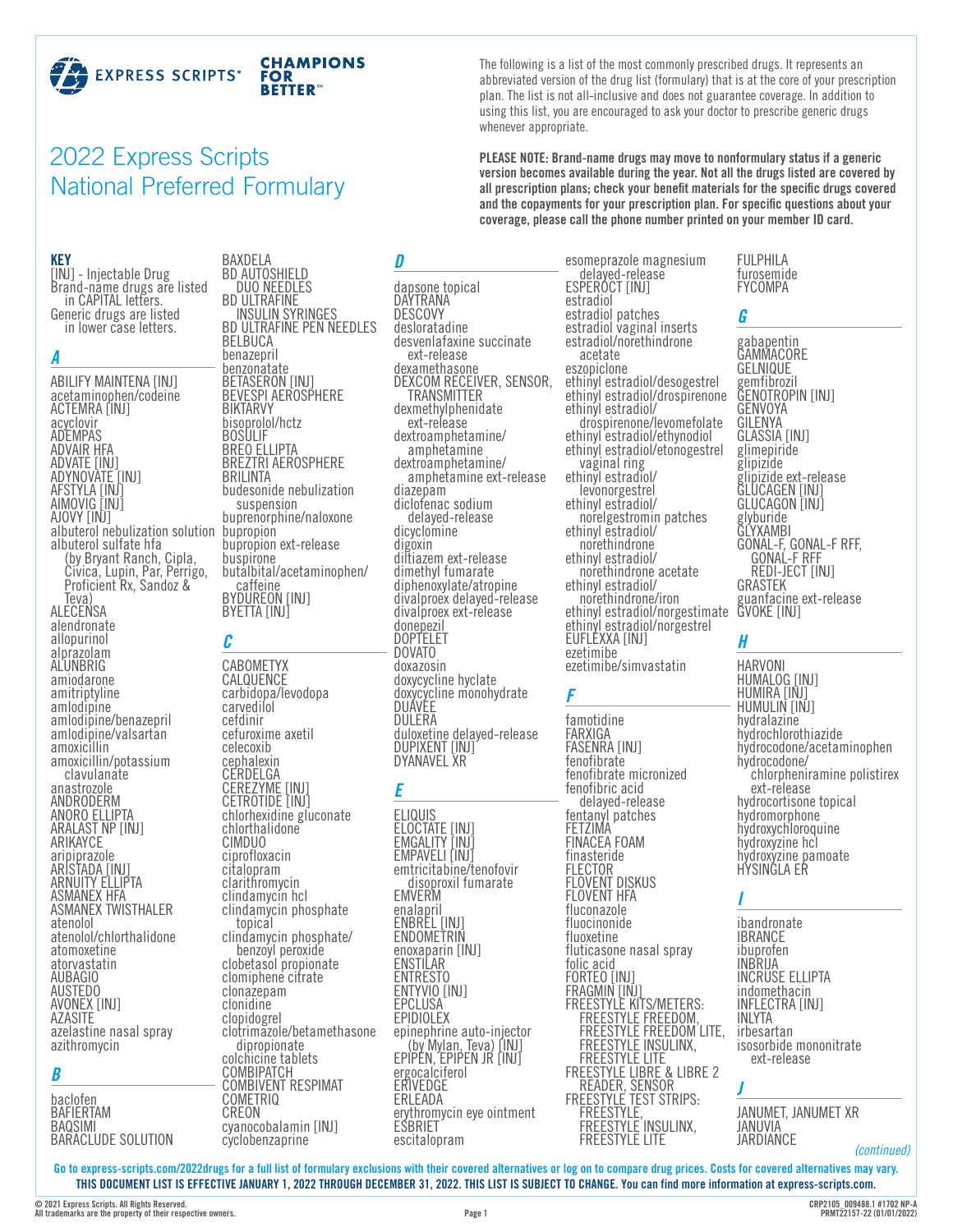#### JIVI [INJ] JULUCA

#### *K*

KANJINTI [INJ] KERENDIA KESIMPTA [INJ] ketoconazole topical ketorolac KITABIS PAK KLOXXADO KOGENATE FS [INJ] KOVALTRY [INJ] KYLEENA **KYNMOBI** 

#### *L*

labetalol lamotrigine lansoprazole delayed-release latanoprost eye solution LATUDA LEVEMIR [INJ] levetiracetam levocetirizine levofloxacin levothyroxine sodium LICART lidocaine patches LINZESS **liothyronine** lisinopril lisinopril/hctz LIVALO LOKELMA lorazepam LORBRENA losartan losartan/hctz loteprednol eye suspension lovastatin LUPANETA PACK [INJ] LUPRON DEPOT 3.75 MG, 11.25 MG [INJ] LUPRON DEPOT-PED [INJ] LYNPARZA LYUMJEV [INJ]

## *M*

MAYZENT meclizine medroxyprogesterone meloxicam metaxalone metformin metformin ext-release methimazole methocarbamol methotrexate methylphenidate methylphenidate ext-release methylprednisolone metoclopramide metoprolol succinate ext-release metoprolol tartrate metronidazole metronidazole topical metronidazole vaginal minocycline MIRENA mirtazapine MIRVASO **MITIGARE** mometasone MONOVISC [INJ] montelukast morphine sulfate ext-release MOVANTIK moxifloxacin eye solution mupirocin MUSE MYDAYIS MYFEMBREE MYRBETRIQ

### *N*

nabumetone NAMZARIC naproxen, naproxen sodium NARCAN NASAL SPRAY **NASCOBAL** NATESTO NAYZILAM nebivolol neomycin/polymyxin/<br>hydrocortisone ear solution<br>NEXLETOL NEXLIZET niacin ext-release nifedipine ext-release NINLARO nitrofurantoin macrocrystal NITYR NIVESTYM [INJ] NORDITROPIN [INJ] norethindrone nortriptyline NOVAREL [INJ] NOVOEIGHT [INJ] NOVOFINE AUTOSHIELD NEEDLES NOVOFINE NEEDLES NOVOTWIST NEEDLES NUBEQA NUCALA [INJ] NUEDEXTA nystatin nystatin topical

### *O*

OCREVUS [INJ] ODACTRA **ODEFSEY** ODOMZO OFEV ofloxacin olanzapine olmesartan olmesartan/hctz omega-3 acid ethyl esters omeprazole delayed-release ondansetron ondansetron orally<br>disintegrating tablets<br>ONETOUCH KITS/METERS: ULTRA 2, ULTRAMINI, VERIO, VERIO FLEX ONETOUCH TEST STRIPS: ULTRA, VERIO ONEXTON OPSUMIT ORALAIR ORIAHNN **ORILISSA** ORTHOVISC [INJ] oseltamivir OTEZLA OVIDREL [INJ] oxcarbazepine oxybutynin ext-release oxycodone oxycodone/acetaminophen OXYCONTIN OZEMPIC [INJ]

#### *P*

PANCREAZE pantoprazole delayed-release paroxetine hcl penicillin v potassium PENTASA **PHOSLYRA** pioglitazone PLEGRIDY [INJ] polymyxin/trimethoprim eye solution PONVORY potassium chloride ext-release pramipexole pravastatin PRECISION XTRA METERS,<br>TEST STRIPS, B-KETONE STRIPS prednisolone acetate eye suspension<br>prednisolone sodium<br>phosphate<br>prednisone pregabalin PREMARIN CREAM prenatal vitamins PROCRIT [INJ] progesterone micronized PROLASTIN C [INJ] promethazine i dextromethorphan<br>propranolol propranolol ext-release

## *Q*

QUDEXY XR quetiapine QUILLICHEW ER QUILLIVANT XR quinapril QVAR REDIHALER

## *R*

rabeprazole delayed-release RAGWITEK raloxifene ramipril RASUVO [INJ] REBIF [INJ] RECTIV RELISTOR [INJ] RELISTOR TABLETS REPATHA [INJ] **RESTASIS** RETACRIT [INJ] REVLIMID RINVOQ ER risperidone rizatriptan ropinirole rosuvastatin ROZLYTREK **RUBRACA** RUCONEST [INJ] RUXIENCE [INJ] **RYBELSUS** 

### *S*

SAVELLA SEGLUROMET SEMGLEE (YFGN) [INJ] SEREVENT DISKÚŠ sertraline SEVENFACT [INJ] sildenafil

SIMPONI 100 MG (for Ulcerative Colitis only) [INJ] simvastatin simvastatin SKYRIZI [INJ SOLIQUA [INJ] SOLOSEC SOMATULINE DEPOT [INJ] SOMAVERT [INJ] SPIRIVA HANDIHALER SPIRIVA RESPIMAT spironolactone **SPRYCEL STEGLATRO** STEGLUJAN STELARA SC [INJ] STIOLTO RESPIMAT STIVARGA STRENSIQ [INJ] SUBLOCADE [INJ] sulfamethoxazole/ sumatriptan SUNOSI SYMBICORT SYMFI SYMFI LO SYMJEPI [INJ] SYMLINPEN [INJ] SYMPROIC SYMTUZA SYNJARDY, SYNJARDY XR

*T*

tacrolimus topical tadalafil TAGRISSO TAKHZYRO [INJ] TALICIA TALTZ [INJ] TALZENNA tamoxifen tamsulosin ext-release TASIGNA TAVALISSE TAZORAC GEL TAZORAC 0.05% CREAM TEGSEDI [INJ] TEKTURNA HČT telmisartan TEMIXYS terazosin terconazole vaginal testosterone cypionate [INJ] thyroid timolol maleate eye solution tizanidine TOBI PODHALER tobramycin eye solution tobramycin/dexamethasone<br>eye suspension<br>topiramate TOUJEO [INJ] TOVIAZ TRACLEER SUSPENSION tramadol travoprost eye solution TRAZIMERA [INJ] trazodone TRELEGY ELLIPTA TREMFYA [INJ] treprostinil [INJ] TRESIBA [INJ] tretinoin triamcinolone topical triamterene/hctz TRIJARDY XR TRIPTODUR [INJ] **TRIUMEQ TRULANCE** 

## TYMLOS [INJ] *U*

UCERIS FOAM UPTRAVI TABLETS

TRULICITY [INJ]

## *V*

valacyclovir valsartan valsartan/hctz varenicline tartrate VARUBI **VASCEPA** VELPHORO venlafaxine venlafaxine ext-release verapamil ext-release VERQUVO **VERZENIO** VIBERZI VIMPAT VIOKACE VITRAKVI VIZIMPRO VOSEVI VUMERITY VYVANSE

## *W*

warfarin WEGOVY [INJ]

## *X*

XALKORI XARELTO XELJANZ, XELJANZ XR XIFAXAN XIGDUO XR XIIDRA XOLAIR [INJ] XTANDI XULTOPHY [INJ] XYREM XYWAV

## *Y*

YONSA YUPELRI

## *Z*

ZARXIO [INJ] ZEGALOGUE [INJ] ZEJULA ZENPEP ZEPATIER ZEPOSIA (for Multiple Sclerosis only) ZIEXTENZO [INJ] ZIRABEV [INJ] zolpidem zolpidem ext-release ZOMIG NASAL ZTLIDO **ZUBSOLV** 

**Go to [express-scripts.com/2022drugs](https://express-scripts.com/2022drugs) for a full list of formulary exclusions with their covered alternatives or log on to compare drug prices. Costs for covered alternatives may vary. THIS DOCUMENT LIST IS EFFECTIVE JANUARY 1, 2022 THROUGH DECEMBER 31, 2022. THIS LIST IS SUBJECT TO CHANGE. You can find more information at [express-scripts.com](https://express-scripts.com).**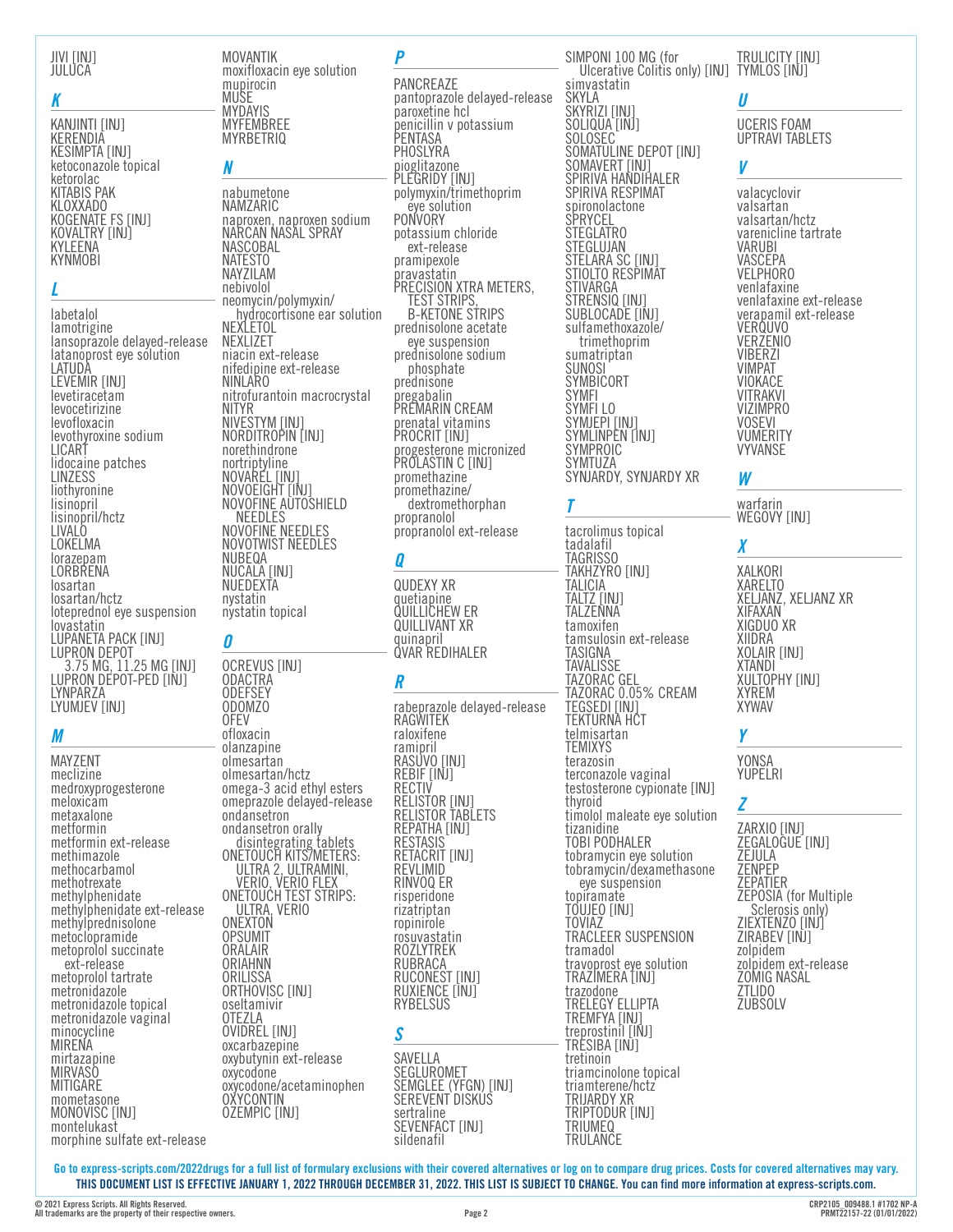

# 2022 National Preferred Formulary Exclusions

The excluded medications shown below are not covered on the Express Scripts drug list. In most cases, if you fill a prescription for one of these drugs, you will pay the full retail price.

Take action to avoid paying full price. If you're currently using one of the excluded medications, please ask your doctor to consider writing you a new prescription for one of the following preferred alternatives. Additional covered alternatives may be available. Costs for covered alternatives may vary. Log on to **[express-scripts.com/covered](https://express-scripts.com/covered)** to compare drug prices. Not all the drugs listed are covered by all prescription plans; check your benefit materials for the specific drugs covered and the copayments for your plan. For specific questions about your coverage, please call the number on your member ID card.

Express Scripts manages your prescription plan for your employer, plan sponsor, health plan or benefit fund. These excluded medications do not apply to Medicare plans.

| <b>Drug Class</b>                                                                                    | <b>Excluded Medications</b>                    | <b>Preferred Alternatives</b>                                                                                                                                                                                   |
|------------------------------------------------------------------------------------------------------|------------------------------------------------|-----------------------------------------------------------------------------------------------------------------------------------------------------------------------------------------------------------------|
| <b>ANTIINFECTIVES</b><br>Antibiotic Agents - Vancomycins (Oral)                                      | <b>FIRVANQ</b>                                 | vancomycin capsules, vancomycin oral solution                                                                                                                                                                   |
|                                                                                                      | <b>BREXAFEMME</b>                              | fluconazole                                                                                                                                                                                                     |
| Antifungal Agents (Oral)                                                                             | <b>TOLSURA</b>                                 | itraconazole                                                                                                                                                                                                    |
| Antivirals (Oral)                                                                                    | <b>SITAVIG</b>                                 | acyclovir oral or cream, famciclovir, valacyclovir                                                                                                                                                              |
| <b>Chagas Disease Agents</b>                                                                         | <b>LAMPIT</b>                                  | BENZNIDAZOLE                                                                                                                                                                                                    |
| <b>AUTONOMIC &amp; CENTRAL NERVOUS SYSTEM</b><br>Alpha-2 Adrenergic Agonists (for Opioid Withdrawal) | LUCEMYRA                                       | clonidine                                                                                                                                                                                                       |
| Alzheimer's Agents                                                                                   | ADUHELM                                        | No alternatives recommended                                                                                                                                                                                     |
| Anticonvulsants                                                                                      | APTIOM                                         | carbamazepine, oxcarbazepine, pregabalin, topiramate,<br><b>VIMPAT</b>                                                                                                                                          |
|                                                                                                      | <b>FINTEPLA</b>                                | DIACOMIT, EPIDIOLEX                                                                                                                                                                                             |
|                                                                                                      | ONZETRA XSAIL, ZOLMITRIPTAN NASAL SPRAY 2.5 MG | sumatriptan nasal spray, ZOMIG NASAL                                                                                                                                                                            |
| Antimigraine Agents                                                                                  | <b>VYEPTI</b>                                  | AIMOVIG, AJOVY, EMGALITY                                                                                                                                                                                        |
|                                                                                                      | <b>APOKYN</b>                                  | <b>KYNMOBI</b>                                                                                                                                                                                                  |
| Antiparkinsonism Agents                                                                              | <b>GOCOVRI ER</b>                              | amantadine capsules, amantadine tablets,<br>amantadine oral solution                                                                                                                                            |
|                                                                                                      | ONGENTYS                                       | entacapone                                                                                                                                                                                                      |
|                                                                                                      | XADAGO, ZELAPAR                                | rasagiline, selegiline                                                                                                                                                                                          |
| Antipsychotics (Injectable)                                                                          | INVEGA HAFYERA                                 | ABILIFY MAINTENA, ARISTADA, RISPERDAL CONSTA                                                                                                                                                                    |
| Antispasmodic Agents                                                                                 | <b>OZOBAX</b>                                  | baclofen, tizanidine                                                                                                                                                                                            |
| Anxiolytic Agents                                                                                    | <b>LOREEV XR</b>                               | lorazepam tablets                                                                                                                                                                                               |
| Central Nervous System Non-Stimulants                                                                | <b>QELBREE ER</b>                              | atomoxetine, clonidine er, guanfacine er                                                                                                                                                                        |
| Central Nervous System Stimulants                                                                    | AMPHETAMINE ER SUSPENSION                      | dexmethylphenidate er, dextroamphetamine er,<br>dextroamphetamine/amphetamine er, methylphenidate cd,<br>methylphenidate er, methylphenidate la, DYANAVEL XR,<br>MYDAYIS, QUILLICHEW ER, QUILLIVANT XR, VYVANSE |
| Duchenne Muscular Dystrophy (DMD) Agents                                                             | AMONDYS 45, EXONDYS 51, VILTEPSO, VYONDYS 53   | No alternatives recommended                                                                                                                                                                                     |
|                                                                                                      | EMFLAZA                                        | prednisone solution, prednisone tablets                                                                                                                                                                         |
| Multiple Sclerosis (Beta Interferons)                                                                | <b>EXTAVIA</b>                                 | AVONEX, BETASERON, PLEGRIDY, REBIF                                                                                                                                                                              |
|                                                                                                      | APADAZ, BENZHYDROCODONE/ACETAMINOPHEN          | hydrocodone/acetaminophen                                                                                                                                                                                       |
| Narcotic Analgesics & Combinations                                                                   | NUCYNTA ER, OXYCODONE ER, XTAMPZA ER           | hydromorphone er, morphine sulfate er, oxymorphone er,<br>HYSINGLA ER, OXYCONTIN                                                                                                                                |
|                                                                                                      | NUCYNTA                                        | hydrocodone/acetaminophen, morphine sulfate, oxycodone,<br>tramadol, tramadol/acetaminophen                                                                                                                     |
|                                                                                                      | PRIMLEV, PROLATE SOLUTION                      | oxycodone/acetaminophen                                                                                                                                                                                         |
|                                                                                                      | QDOLO                                          | tramadol tablets                                                                                                                                                                                                |
| Narcotic Antagonists                                                                                 | BUNAVAIL                                       | buprenorphine/naloxone, ZUBSOLV                                                                                                                                                                                 |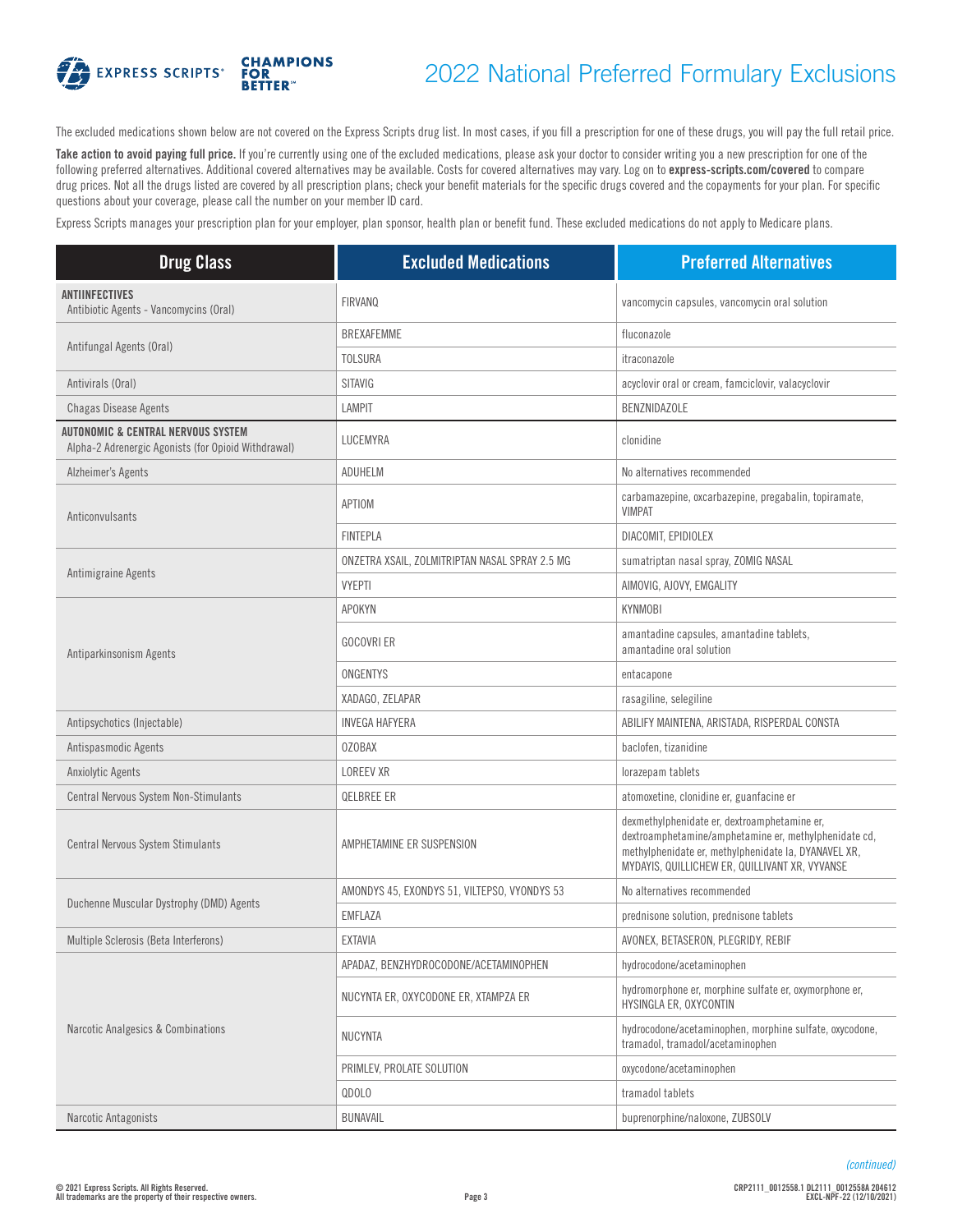| <b>Drug Class</b>                                                                     | <b>Excluded Medications</b>                                  | <b>Preferred Alternatives</b>                                                                                                                                                                                                            |
|---------------------------------------------------------------------------------------|--------------------------------------------------------------|------------------------------------------------------------------------------------------------------------------------------------------------------------------------------------------------------------------------------------------|
| <b>AUTONOMIC &amp; CENTRAL NERVOUS SYSTEM (continued)</b><br>Sedative-Hypnotic Agents | DORAL, QUAZEPAM                                              | estazolam, lorazepam                                                                                                                                                                                                                     |
| Selective Serotonin Reuptake Inhibitors (SSRIs)<br>Antidepressants                    | PEXEVA, VIIBRYD                                              | citalopram, escitalopram, fluoxetine, fluvoxamine,<br>paroxetine, sertraline                                                                                                                                                             |
| Serotonin/Norepinephrine Reuptake Inhibitor<br>Antidepressants                        | DRIZALMA SPRINKLE                                            | desvenlafaxine er, duloxetine, venlafaxine er, FETZIMA                                                                                                                                                                                   |
| <b>Transmucosal Fentanyl Analgesics</b>                                               | FENTANYL CITRATE BUCCAL TABLETS, FENTORA,<br>LAZANDA, SUBSYS | fentanyl citrate lozenges                                                                                                                                                                                                                |
| Miscellaneous Antidepressants                                                         | <b>SPRAVATO</b>                                              | olanzapine/fluoxetine, bupropion, desvenlafaxine er,<br>duloxetine, escitalopram, mirtazapine, sertraline                                                                                                                                |
| CARDIOVASCULAR<br><b>ACE Inhibitors</b>                                               | QBRELIS                                                      | lisinopril                                                                                                                                                                                                                               |
|                                                                                       | <b>EDARBI</b>                                                | candesartan, irbesartan, losartan, olmesartan, telmisartan,<br>valsartan                                                                                                                                                                 |
| Angiotensin Receptor Blockers (ARBs) and Combinations                                 | EDARBYCLOR                                                   | candesartan/hydrochlorothiazide,<br>irbesartan/hydrochlorothiazide, losartan/hydrochlorothiazide,<br>olmesartan/hydrochlorothiazide,<br>telmisartan/hydrochlorothiazide,<br>valsartan/hydrochlorothiazide, chlorthalidone plus valsartan |
| Anticoagulants                                                                        | PRADAXA, SAVAYSA                                             | ELIQUIS, XARELTO                                                                                                                                                                                                                         |
|                                                                                       | <b>DUTOPROL</b>                                              | metoprolol tartrate/hydrochlorothiazide,<br>metoprolol succinate er plus hydrochlorothiazide                                                                                                                                             |
| <b>Beta Blockers &amp; Combinations</b>                                               | INDERAL XL, INNOPRAN XL                                      | propranolol er                                                                                                                                                                                                                           |
|                                                                                       | KAPSPARGO SPRINKLE                                           | metoprolol succinate                                                                                                                                                                                                                     |
|                                                                                       | <b>CONJUPRI</b>                                              | amlodipine, felodipine er, nifedipine er, nisoldipine                                                                                                                                                                                    |
| <b>Calcium Channel Blockers</b>                                                       | KATERZIA                                                     | amlodipine                                                                                                                                                                                                                               |
| Diuretics                                                                             | THALITONE                                                    | chlorthalidone                                                                                                                                                                                                                           |
| <b>HMG &amp; Cholesterol Inhibitor Combinations</b>                                   | ALTOPREV, EZALLOR SPRINKLE                                   | atorvastatin, fluvastatin er, lovastatin, pravastatin,<br>rosuvastatin, simvastatin tablets, LIVALO                                                                                                                                      |
|                                                                                       | ROSUVASTATIN/EZETIMIBE                                       | ezetimibe plus atorvastatin or rosuvastatin                                                                                                                                                                                              |
| <b>PCSK9 Inhibitors</b>                                                               | PRALUENT                                                     | <b>REPATHA</b>                                                                                                                                                                                                                           |
| Miscellaneous Cardiovascular Agents                                                   | CORLANOR                                                     | atenolol, bisoprolol, carvedilol, metoprolol succinate,<br>metoprolol tartrate, propranolol                                                                                                                                              |
| DERMATOLOGICAL<br>Agents for Hyperhidrosis                                            | <b>DRYSOL</b>                                                | Over-the-Counter aluminum chloride containing products                                                                                                                                                                                   |
| Oral Agents for Acne                                                                  | DORYX DR 80 MG, DORYX MPC,<br>DOXYCYCLINE HYCLATE DR 80 MG   | doxycycline hyclate, doxycycline monohydrate                                                                                                                                                                                             |
|                                                                                       | MINOCYCLINE ER CAPSULES, XIMINO                              | minocycline er tablets                                                                                                                                                                                                                   |
| Rosacea Agents (Oral)                                                                 | DOXYCYCLINE 40 MG CAPSULES                                   | doxycycline hyclate, doxycycline monohydrate                                                                                                                                                                                             |
| Rosacea Agents (Topical)                                                              | ZILXI                                                        | azelaic acid, metronidazole, sodium sulfacetamide/sulfur,<br><b>FINACEA</b>                                                                                                                                                              |
|                                                                                       | <b>CLENIA PLUS</b>                                           | sodium sulfacetamide/sulfur                                                                                                                                                                                                              |
|                                                                                       | CLINDAGEL,<br>CLINDAMYCIN PHOSPHATE 1% GEL (BY OCEANSIDE)    | clindamycin phosphate gel, erythromycin gel                                                                                                                                                                                              |
|                                                                                       | EPIDUO FORTE                                                 | adapalene/benzoyl peroxide                                                                                                                                                                                                               |
| <b>Topical Agents for Acne</b>                                                        | TAZAROTENE FOAM                                              | tazarotene cream, TAZORAC GEL                                                                                                                                                                                                            |
|                                                                                       | VELTIN                                                       | clindamycin/benzoyl peroxide, clindamycin/tretinoin,<br>erythromycin/benzoyl peroxide, ONEXTON                                                                                                                                           |
|                                                                                       | WINLEVI                                                      | clindamycin phosphate gel, clindamycin/tretinoin,<br>erythromycin gel, tretinoin, ONEXTON                                                                                                                                                |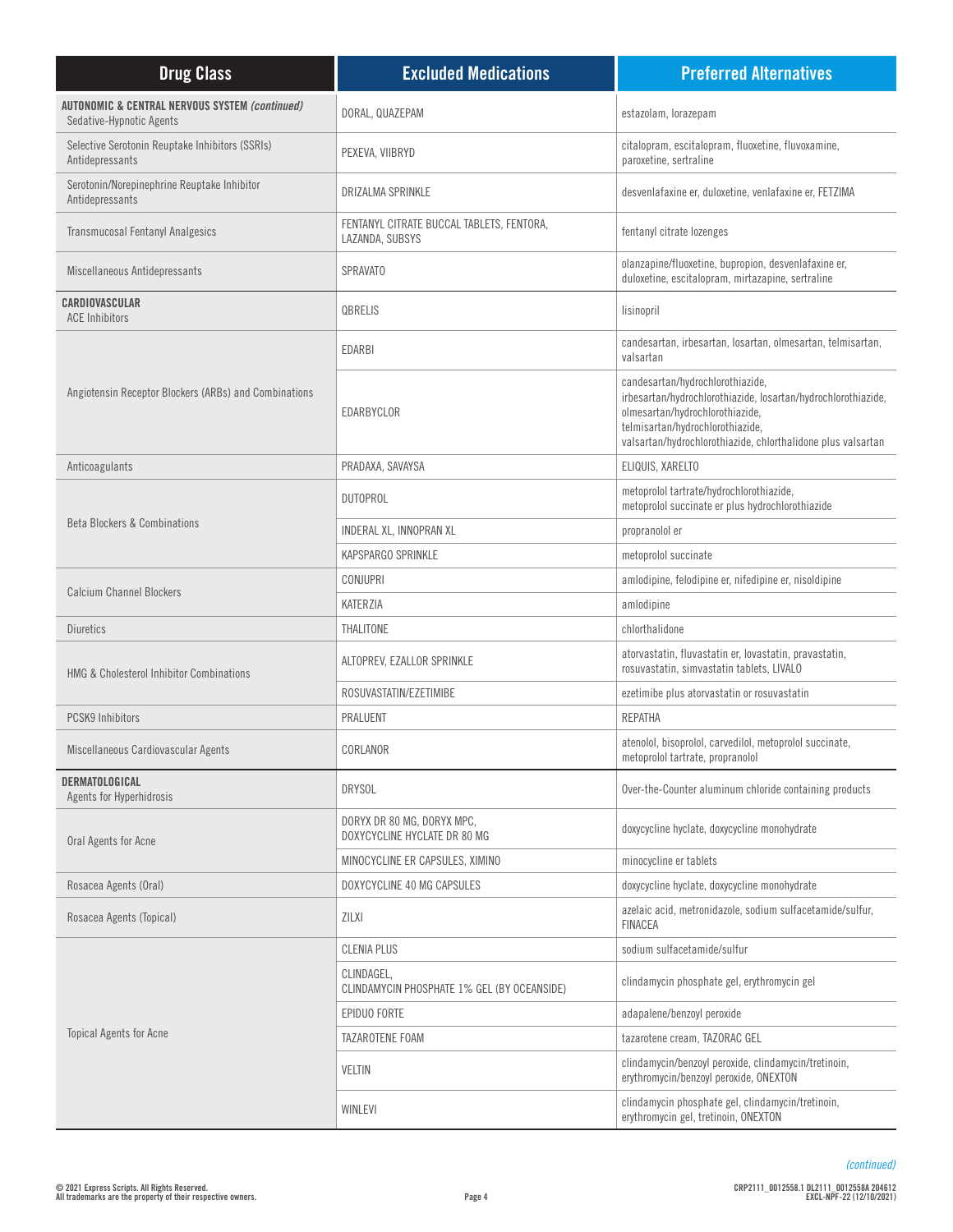| <b>Drug Class</b>                                                                                             | <b>Excluded Medications</b>                                                                                                                     | <b>Preferred Alternatives</b>                                                                                                                                                                                                                                                                                                                                  |
|---------------------------------------------------------------------------------------------------------------|-------------------------------------------------------------------------------------------------------------------------------------------------|----------------------------------------------------------------------------------------------------------------------------------------------------------------------------------------------------------------------------------------------------------------------------------------------------------------------------------------------------------------|
| <b>DERMATOLOGICAL (continued)</b><br>Topical Agents for Actinic Keratosis                                     | CARAC, FLUOROURACIL 0.5% CREAM,<br>IMIQUIMOD 3.75% CREAM PUMP, KLISYRI, ZYCLARA                                                                 | diclofenac 3% gel, fluorouracil 2% solution,<br>fluorouracil 5% cream, imiquimod 5% cream                                                                                                                                                                                                                                                                      |
| <b>Topical Antifungals</b>                                                                                    | ECOZA, LULICONAZOLE, SULCONAZOLE, XOLEGEL                                                                                                       | ciclopirox, econazole, ketoconazole, naftifine, oxiconazole                                                                                                                                                                                                                                                                                                    |
|                                                                                                               | CLOCORTOLONE                                                                                                                                    | betamethasone valerate, fluocinolone acetonide,<br>triamcinolone acetonide                                                                                                                                                                                                                                                                                     |
| <b>Topical Corticosteroids</b>                                                                                | <b>IMPEKLO</b>                                                                                                                                  | betamethasone dipropionate, clobetasol, desonide,<br>desoximetasone, diflorasone, fluocinonide, halcinonide,<br>halobetasol, mometasone, triamcinolone                                                                                                                                                                                                         |
|                                                                                                               | <b>VERDESO FOAM</b>                                                                                                                             | alclometasone, betamethasone valerate, desonide,<br>fluocinolone, flurandrenolide, hydrocortisone butyrate,<br>triamcinolone                                                                                                                                                                                                                                   |
| Vitamin D Analogs (Topical)                                                                                   | CALCIPOTRIENE FOAM, SORILUX                                                                                                                     | calcipotriene, calcitriol                                                                                                                                                                                                                                                                                                                                      |
|                                                                                                               | ALCORTIN A                                                                                                                                      | generic topical corticosteroids plus mupirocin                                                                                                                                                                                                                                                                                                                 |
| Miscellaneous Topical Dermatological Agents                                                                   | LIDOCAINE/TETRACAINE, PLIAGLIS                                                                                                                  | lidocaine cream, lidocaine/prilocaine cream                                                                                                                                                                                                                                                                                                                    |
|                                                                                                               | TRI-LUMA                                                                                                                                        | fluocinolone acetonide, hydroquinone, tretinoin                                                                                                                                                                                                                                                                                                                |
| <b>DIABETES</b><br>Blood Glucose Meters & Test Strips                                                         | ASCENSIA (CONTOUR)<br>ROCHE (ACCU-CHEK)<br>TRIVIDIA (TRUETEST, TRUETRACK)<br>ALL OTHER METERS & TEST STRIPS<br>THAT ARE NOT LISTED AS PREFERRED | FREESTYLE KITS/METERS: FREESTYLE FREEDOM, FREESTYLE<br>FREEDOM LITE, FREESTYLE INSULINX, FREESTYLE LITE<br>FREESTYLE TEST STRIPS: FREESTYLE, FREESTYLE INSULINX,<br><b>FREESTYLE LITE</b><br>ONETOUCH KITS/METERS: ULTRA2, ULTRAMINI, VERIO,<br><b>VERIO FLEX</b><br>ONETOUCH TEST STRIPS: ULTRA, VERIO<br>PRECISION XTRA METERS, TEST STRIPS, B-KETONE STRIPS |
|                                                                                                               | ALOGLIPTIN, NESINA, ONGLYZA, TRADJENTA                                                                                                          | JANUVIA                                                                                                                                                                                                                                                                                                                                                        |
| Dipeptidyl Peptidase-4 (DPP-4) Inhibitors & Combinations                                                      | ALOGLIPTIN/METFORMIN, JENTADUETO, JENTADUETO XR,<br>KAZANO, KOMBIGLYZE XR                                                                       | JANUMET, JANUMET XR                                                                                                                                                                                                                                                                                                                                            |
|                                                                                                               | ALOGLIPTIN/PIOGLITAZONE                                                                                                                         | pioglitazone plus JANUVIA                                                                                                                                                                                                                                                                                                                                      |
| Dipeptidyl Peptidase-4 (DPP-4) Inhibitors/Sodium Glucose<br>Co-Transporter-2 (SGLT-2) Inhibitors Combinations | QTERN                                                                                                                                           | GLYXAMBI, STEGLUJAN                                                                                                                                                                                                                                                                                                                                            |
| Glucagon-Like Peptide-1 Agonists                                                                              | ADLYXIN, VICTOZA                                                                                                                                | BYDUREON BCISE, BYETTA, OZEMPIC, TRULICITY                                                                                                                                                                                                                                                                                                                     |
| <b>Insulins</b>                                                                                               | ADMELOG, AFREZZA, APIDRA, FIASP, INSULIN ASPART,<br>INSULIN ASPART PROTAMINE, INSULIN LISPRO, NOVOLOG,<br>RELION NOVOLOG                        | HUMALOG, LYUMJEV                                                                                                                                                                                                                                                                                                                                               |
|                                                                                                               | INSULIN GLARGINE-YFGN, LANTUS                                                                                                                   | LEVEMIR, SEMGLEE (YFGN), TOUJEO, TRESIBA                                                                                                                                                                                                                                                                                                                       |
|                                                                                                               | NOVOLIN, RELION NOVOLIN                                                                                                                         | HUMULIN                                                                                                                                                                                                                                                                                                                                                        |
| Sodium Glucose Co-Transporter-2 (SGLT-2) Inhibitors &                                                         | INVOKAMET, INVOKAMET XR                                                                                                                         | SEGLUROMET, SYNJARDY, SYNJARDY XR, XIGDUO XR                                                                                                                                                                                                                                                                                                                   |
| Combinations                                                                                                  | <b>INVOKANA</b>                                                                                                                                 | FARXIGA, JARDIANCE, STEGLATRO                                                                                                                                                                                                                                                                                                                                  |
| <b>EAR/NOSE</b><br><b>Nasal Steroids</b>                                                                      | BECONASE AQ, OMNARIS, QNASL, ZETONNA                                                                                                            | flunisolide, fluticasone, mometasone                                                                                                                                                                                                                                                                                                                           |
| Otic Fluoroquinolone Antibiotics                                                                              | CIPRO HC, CIPROFLOXACIN/FLUOCINOLONE OTIC, OTOVEL                                                                                               | ciprofloxacin/dexamethasone otic                                                                                                                                                                                                                                                                                                                               |
| <b>ENDOCRINE</b><br><b>Cushing's Agents</b>                                                                   | <b>ISTURISA</b>                                                                                                                                 | SIGNIFOR                                                                                                                                                                                                                                                                                                                                                       |
| Gonadotropin-Releasing Hormone (GnRH) Analogs<br>(for Central Precocious Puberty)                             | FENSOLVI                                                                                                                                        | LUPRON DEPOT-PED, TRIPTODUR                                                                                                                                                                                                                                                                                                                                    |
| <b>Growth Hormones</b>                                                                                        | HUMATROPE, NUTROPIN AQ NUSPIN, OMNITROPE,<br>SAIZEN, SAIZENPREP, ZOMACTON                                                                       | GENOTROPIN, NORDITROPIN FLEXPRO                                                                                                                                                                                                                                                                                                                                |
|                                                                                                               | BYNFEZIA                                                                                                                                        | octreotide                                                                                                                                                                                                                                                                                                                                                     |
| Somatostatin Analogs                                                                                          | MYCAPSSA, SANDOSTATIN LAR DEPOT                                                                                                                 | SOMATULINE DEPOT                                                                                                                                                                                                                                                                                                                                               |
|                                                                                                               | SIGNIFOR LAR                                                                                                                                    | For Acromegaly: SOMATULINE DEPOT<br>For Cushing's Disease: SIGNIFOR                                                                                                                                                                                                                                                                                            |
| <b>Testosterone Products</b>                                                                                  | AVEED                                                                                                                                           | testosterone cypionate, testosterone enanthate                                                                                                                                                                                                                                                                                                                 |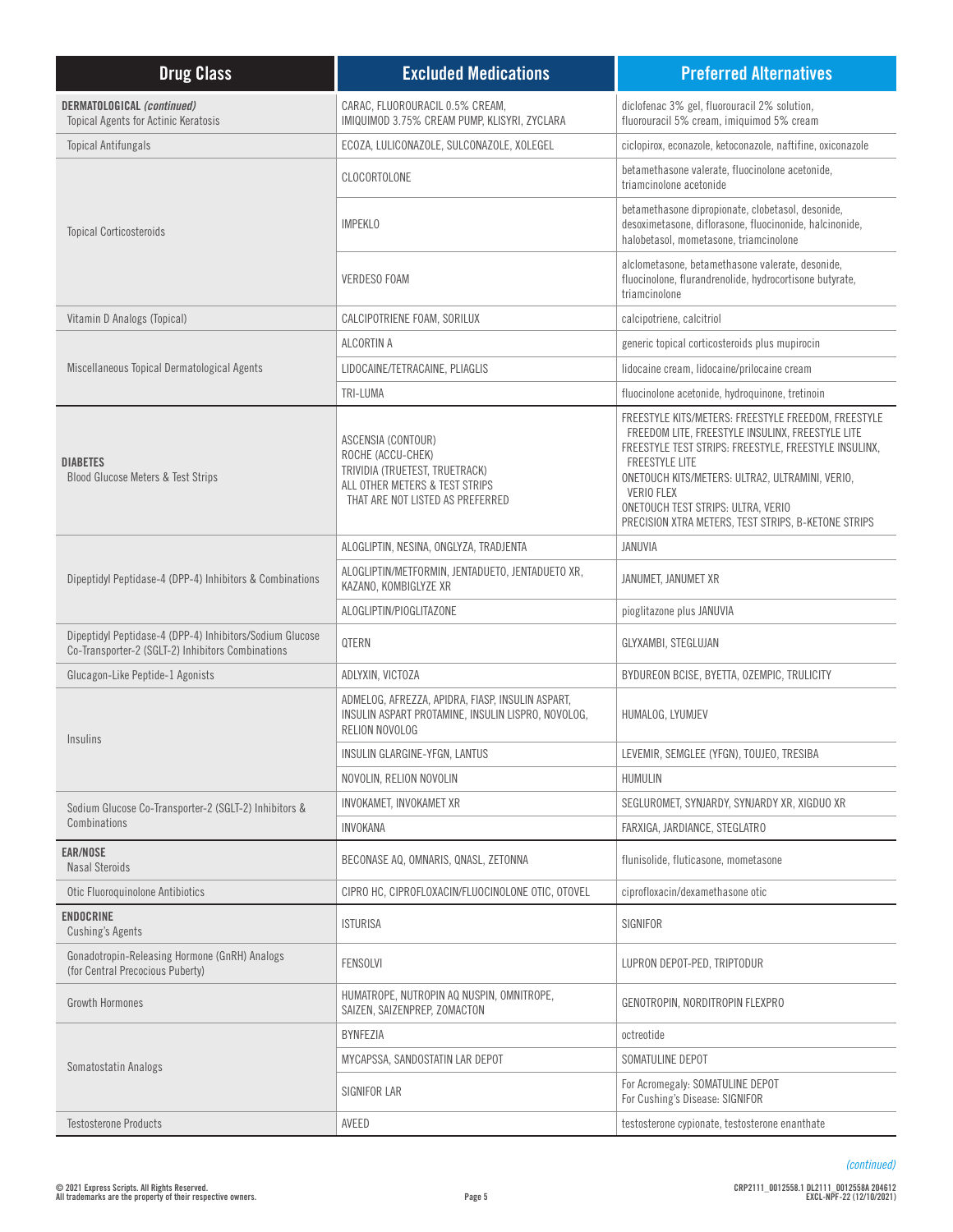| <b>Drug Class</b>                                                                                                  | <b>Excluded Medications</b>                                                                                            | <b>Preferred Alternatives</b>                                                                                                                                                     |
|--------------------------------------------------------------------------------------------------------------------|------------------------------------------------------------------------------------------------------------------------|-----------------------------------------------------------------------------------------------------------------------------------------------------------------------------------|
| <b>ENDOCRINE</b> (continued)<br><b>Thyroid Replacement Therapy</b>                                                 | LEVOTHYROXINE CAPSULES, THYQUIDITY,<br>TIROSINT, TIROSINT-SOL                                                          | levothyroxine tablets                                                                                                                                                             |
| Miscellaneous Endocrine Agents                                                                                     | KORLYM                                                                                                                 | ketoconazole, LYSODREN, SIGNIFOR                                                                                                                                                  |
| GASTROINTESTINAL<br>Antidiarrheal Agents                                                                           | <b>MYTESI</b>                                                                                                          | diphenoxylate/atropine, loperamide                                                                                                                                                |
|                                                                                                                    | <b>AKYNZEO CAPSULES</b>                                                                                                | granisetron, ondansetron, aprepitant, VARUBI TABLETS                                                                                                                              |
| Antiemetics (Oral)                                                                                                 | ANTIVERT                                                                                                               | meclizine                                                                                                                                                                         |
|                                                                                                                    | <b>EMEND POWDER PACKETS</b>                                                                                            | aprepitant, VARUBI TABLETS                                                                                                                                                        |
| <b>Bowel Evacuants</b>                                                                                             | CLENPIQ, GOLYTELY PACKETS, OSMOPREP, PLENVU,<br>SUPREP, SUTAB                                                          | peg-electrolyte solution (high and low volume generics)                                                                                                                           |
| Corticosteroids (Rectal Formulations)                                                                              | CORTIFOAM                                                                                                              | hydrocortisone enema, UCERIS FOAM                                                                                                                                                 |
| <b>Gallstone Dissolution Agents</b>                                                                                | RELTONE                                                                                                                | ursodiol                                                                                                                                                                          |
| Gastroparesis Agents                                                                                               | GIMOTI                                                                                                                 | No alternatives recommended                                                                                                                                                       |
| Helicobacter Pylori Agents                                                                                         | HELIDAC, PYLERA                                                                                                        | lansoprazole/amoxicillin/clarithromycin, TALICIA                                                                                                                                  |
| <b>Hemorrhoidal Preparations</b>                                                                                   | PROCTOFOAM-HC                                                                                                          | pramoxine/hydrocortisone                                                                                                                                                          |
| <b>Inflammatory Bowel Agents</b>                                                                                   | <b>DIPENTUM</b>                                                                                                        | balsalazide disodium, mesalamine dr, mesalamine er,<br>sulfasalazine, PENTASA                                                                                                     |
| Irritable Bowel Syndrome & Chronic Constipation Agents                                                             | AMITIZA, LUBIPROSTONE                                                                                                  | LINZESS, TRULANCE                                                                                                                                                                 |
| Pancreatic Enzymes                                                                                                 | PERTZYE                                                                                                                | CREON, PANCREAZE, ZENPEP                                                                                                                                                          |
| Proton Pump Inhibitors                                                                                             | ACIPHEX SPRINKLE, DEXILANT, ESOMEPRAZOLE STRONTIUM,<br>NEXIUM PACKETS, PRILOSEC SUSPENSION,<br>RABEPRAZOLE DR SPRINKLE | esomeprazole magnesium, lansoprazole, omeprazole,<br>pantoprazole, rabeprazole                                                                                                    |
| HEMATOLOGICAL<br>Antiplatelet Agents                                                                               | ASPIRIN/OMEPRAZOLE DR, YOSPRALA DR                                                                                     | aspirin plus omeprazole, esomeprazole, lansoprazole,<br>pantoprazole or rabeprazole                                                                                               |
| <b>Erythropoiesis-Stimulating Agents</b>                                                                           | ARANESP, EPOGEN, MIRCERA                                                                                               | PROCRIT, RETACRIT                                                                                                                                                                 |
|                                                                                                                    | NOVOSEVEN RT                                                                                                           | <b>SEVENFACT</b>                                                                                                                                                                  |
| <b>Factor Deficiency Agents &amp; Related Products</b>                                                             | NUWIQ, RECOMBINATE, XYNTHA, XYNTHA SOLOFUSE                                                                            | ADVATE, ADYNOVATE, AFSTYLA, ELOCTATE, ESPEROCT, JIVI,<br>KOGENATE FS, KOVALTRY, NOVOEIGHT                                                                                         |
|                                                                                                                    | GRANIX, NEUPOGEN                                                                                                       | NIVESTYM, ZARXIO                                                                                                                                                                  |
| <b>Granulocyte Colony Stimulating Factors</b>                                                                      | NEULASTA, NYVEPRIA, UDENYCA                                                                                            | FULPHILA, ZIEXTENZO                                                                                                                                                               |
| Iron Replacement Agents                                                                                            | MONOFERRIC                                                                                                             | sodium ferric gluconate complex, VENOFER                                                                                                                                          |
|                                                                                                                    | <b>OXBRYTA</b>                                                                                                         | hydroxyurea, ADAKVEO, DROXIA                                                                                                                                                      |
| Sickle Cell Disease Agents                                                                                         | SIKLOS                                                                                                                 | <b>DROXIA</b>                                                                                                                                                                     |
| Thrombocytopenia Agents                                                                                            | MULPLETA                                                                                                               | <b>DOPTELET</b>                                                                                                                                                                   |
| <b>HEPATITIS</b><br>Hepatitis C                                                                                    | LEDIPASVIR/SOFOSBUVIR, MAVYRET,<br>SOFOSBUVIR/VELPATASVIR, SOVALDI                                                     | EPCLUSA, HARVONI, VOSEVI, ZEPATIER                                                                                                                                                |
| <b>HIV</b><br>Antiretrovirals<br>Note: Current patients established on therapy<br>are allowed to continue therapy. | CABENUVA                                                                                                               | atazanavir plus lamivudine, darunavir plus lamivudine,<br>lopinavir/ritonavir plus lamivudine, DOVATO, JULUCA,<br>TIVICAY plus lamivudine. TIVICAY plus EDURANT                   |
|                                                                                                                    | COMPLERA                                                                                                               | <b>ODEFSEY</b>                                                                                                                                                                    |
|                                                                                                                    | <b>DELSTRIGO</b>                                                                                                       | efavirenz/emtricitabine/tenofovir disoproxil fumarate,<br>efavirenz/lamivudine/tenofovir disoproxil fumarate,<br>BIKTARVY, GENVOYA, ODEFSEY, SYMFI, SYMFI LO,<br>SYMTUZA, TRIUMEQ |
|                                                                                                                    | PIFELTRO                                                                                                               | efavirenz, EDURANT                                                                                                                                                                |
|                                                                                                                    | PREZCOBIX                                                                                                              | atazanavir, lopinavir/ritonavir, ritonavir, PREZISTA                                                                                                                              |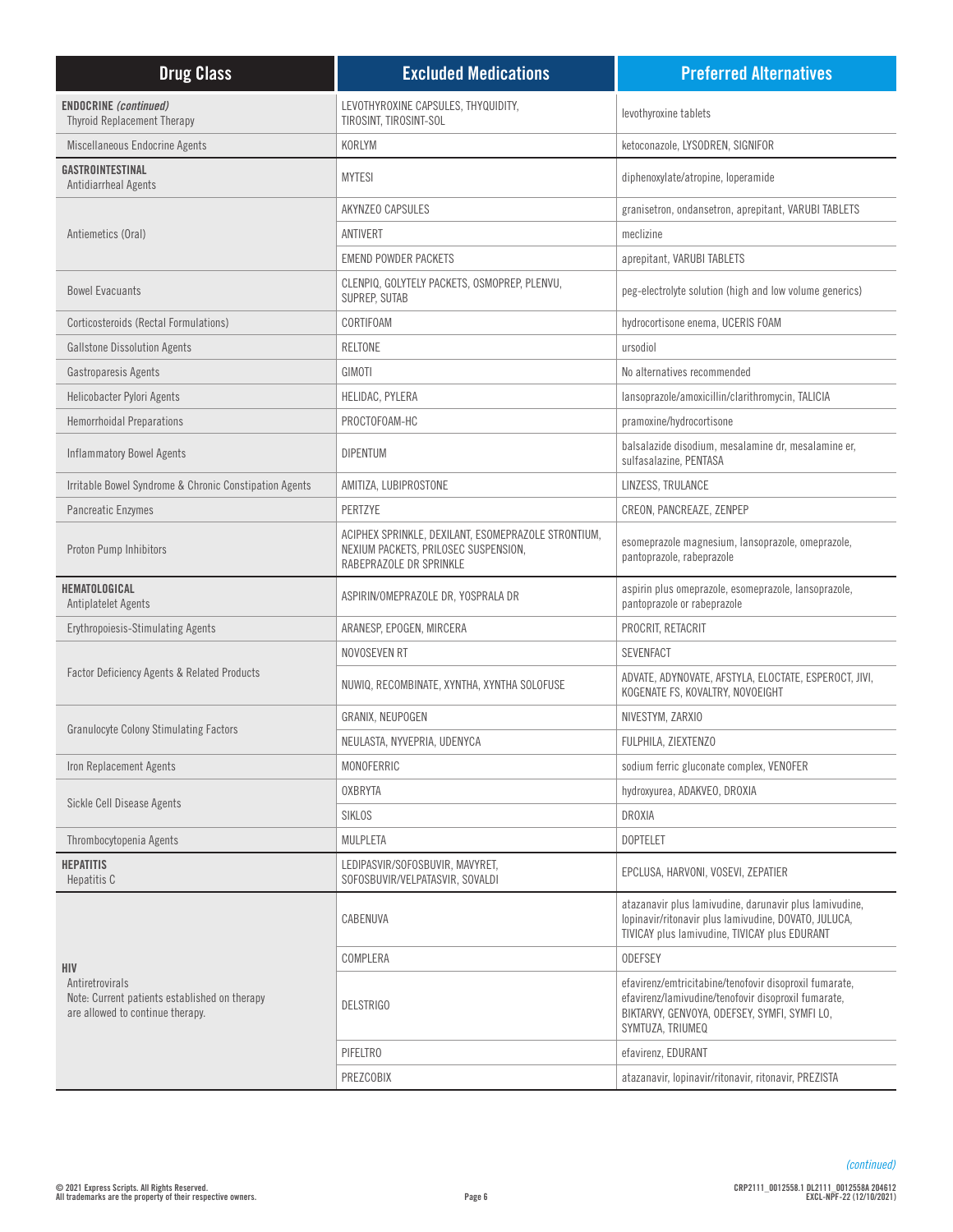| <b>Drug Class</b>                                                                   | <b>Excluded Medications</b>                                                                                             | <b>Preferred Alternatives</b>                                                                                                                                               |
|-------------------------------------------------------------------------------------|-------------------------------------------------------------------------------------------------------------------------|-----------------------------------------------------------------------------------------------------------------------------------------------------------------------------|
| HIV<br>Antiretrovirals (continued)<br>Note: Current patients established on therapy | RUKOBIA ER                                                                                                              | Coverage may be approved for the treatment of human<br>immunodeficiency virus-1 infection in heavily treatment-<br>experienced patients with multidrug-resistant infection. |
| are allowed to continue therapy.                                                    | <b>STRIBILD</b>                                                                                                         | BIKTARVY, GENVOYA                                                                                                                                                           |
| MUSCULOSKELETAL & RHEUMATOLOGY<br><b>Gout Therapy</b>                               | <b>COLCHICINE CAPSULES</b>                                                                                              | colchicine tablets, MITIGARE                                                                                                                                                |
|                                                                                     | DICLOFENAC 35 MG CAPSULES,<br>DICLOFENAC POTASSIUM 25 MG TABLETS,<br>INDOMETHACIN 20 MG CAPSULES, KETOROLAC NASAL SPRAY | diclofenac, etodolac, ibuprofen, indomethacin,<br>meloxicam, nabumetone, naproxen, piroxicam                                                                                |
|                                                                                     | FENOPROFEN CAPSULES, FENORTHO, NALFON CAPSULES                                                                          | fenoprofen calcium tablets, etodolac, flurbiprofen, ibuprofen,<br>ketoprofen, meloxicam, nabumetone                                                                         |
| Nonsteroidal Anti-Inflammatory Drugs (NSAIDs)                                       | <b>RELAFENDS</b>                                                                                                        | nabumetone, etodolac, flurbiprofen, ibuprofen, ketoprofen,<br>meloxicam, oxaprozin                                                                                          |
|                                                                                     | <b>TIVORBEX</b>                                                                                                         | etodolac, flurbiprofen, ibuprofen, indomethacin, ketoprofen,<br>meloxicam, nabumetone                                                                                       |
|                                                                                     | ZIPSOR, ZORVOLEX                                                                                                        | diclofenac potassium, etodolac, flurbiprofen, ibuprofen,<br>ketoprofen, meloxicam, nabumetone                                                                               |
| Topical Nonsteroidal Anti-Inflammatory Drugs (NSAIDs)                               | DICLOFENAC EPOLAMINE PATCHES, PENNSAID                                                                                  | diclofenac sodium topical,<br>FLECTOR PATCHES, LICART PATCHES                                                                                                               |
| <b>OBSTETRICAL &amp; GYNECOLOGICAL</b><br><b>Combination Patches</b>                | <b>CLIMARA PRO</b>                                                                                                      | COMBIPATCH                                                                                                                                                                  |
|                                                                                     | ANNOVERA, BALCOLTRA, LO LOESTRIN FE, NATAZIA,<br>NEXTSTELLIS, TWIRLA, TYBLUME                                           | generic oral, patch and ring contraceptives                                                                                                                                 |
| Contraceptives                                                                      | PHEXXI                                                                                                                  | Barrier methods of contraception, such as condoms,<br>diaphragms, spermicides or sponges.                                                                                   |
|                                                                                     | <b>SLYND</b>                                                                                                            | generic progestin-only oral contraceptives                                                                                                                                  |
|                                                                                     | ESTRING, IMVEXXY, INTRAROSA, OSPHENA                                                                                    | estradiol cream, estradiol vaginal inserts, PREMARIN CREAM                                                                                                                  |
| Estrogen & Estrogen Modifiers for Vaginal Symptoms                                  | <b>FEMRING</b>                                                                                                          | estradiol cream, estradiol patches, estradiol tablets,<br>estradiol vaginal inserts, PREMARIN CREAM                                                                         |
| Estrogen/Progestin Combinations (Oral)                                              | BIJUVA, PREMPHASE, PREMPRO                                                                                              | estradiol/norethindrone acetate,<br>ethinyl estradiol/norethindrone acetate                                                                                                 |
| Estrogens (Oral)                                                                    | MENEST, PREMARIN TABLETS                                                                                                | estradiol tablets                                                                                                                                                           |
| Human Chorionic Gonadotropin‡                                                       | PREGNYL                                                                                                                 | NOVAREL, OVIDREL                                                                                                                                                            |
| <b>Ovulatory Stimulants (Follitropins)</b>                                          | FOLLISTIM AQ                                                                                                            | GONAL-F, GONAL-F RFF, GONAL-F RFF REDI-JECT                                                                                                                                 |
| <b>Prenatal Vitamins</b>                                                            | PREGENNA, TRINAZ                                                                                                        | generic prenatal vitamins                                                                                                                                                   |
| <b>Topical Estrogen Agents</b>                                                      | DIVIGEL, ELESTRIN, ESTROGEL, EVAMIST                                                                                    | estradiol patches                                                                                                                                                           |
| <b>Vaginal Progesterones</b>                                                        | CRINONE 4%                                                                                                              | medroxyprogesterone, megestrol, norethindrone, progesterone                                                                                                                 |
|                                                                                     | CRINONE 8%                                                                                                              | ENDOMETRIN                                                                                                                                                                  |
| ONCOLOGY<br>Acute Myeloid Leukemia (AML) Agents                                     | ONUREG                                                                                                                  | azacitidine, decitabine                                                                                                                                                     |
| Bevacizumab-Containing Agents                                                       | AVASTIN                                                                                                                 | ZIRABEV                                                                                                                                                                     |
| <b>Breast Cancer Agents</b>                                                         | KISQALI, KISQALI FEMARA CO-PACK, PIQRAY                                                                                 | IBRANCE, VERZENIO                                                                                                                                                           |
| Multiple Myeloma Agents                                                             | BLENREP, XPOVIO                                                                                                         | DARZALEX, KYPROLIS, NINLARO, POMALYST, REVLIMID,<br>THALOMID, VELCADE                                                                                                       |
| Myelodysplastic Syndrome Agents                                                     | <b>INQOVI</b>                                                                                                           | decitabine                                                                                                                                                                  |
| Myelofibrosis Agents                                                                | <b>INREBIC</b>                                                                                                          | <b>JAKAFI</b>                                                                                                                                                               |
| Non-Small Cell Lung Cancer Agents                                                   | <b>TEPMETKO</b>                                                                                                         | TABRECTA                                                                                                                                                                    |
| <b>Prostate Cancer Agents</b>                                                       | TRELSTAR                                                                                                                | ELIGARD, FIRMAGON                                                                                                                                                           |
| Renal Cell Cancer Agents                                                            | FOTIVDA                                                                                                                 | CABOMETYX, INLYTA, LENVIMA                                                                                                                                                  |

*‡ Please note that product placement is subject to change throughout the year based upon changes in market dynamics.*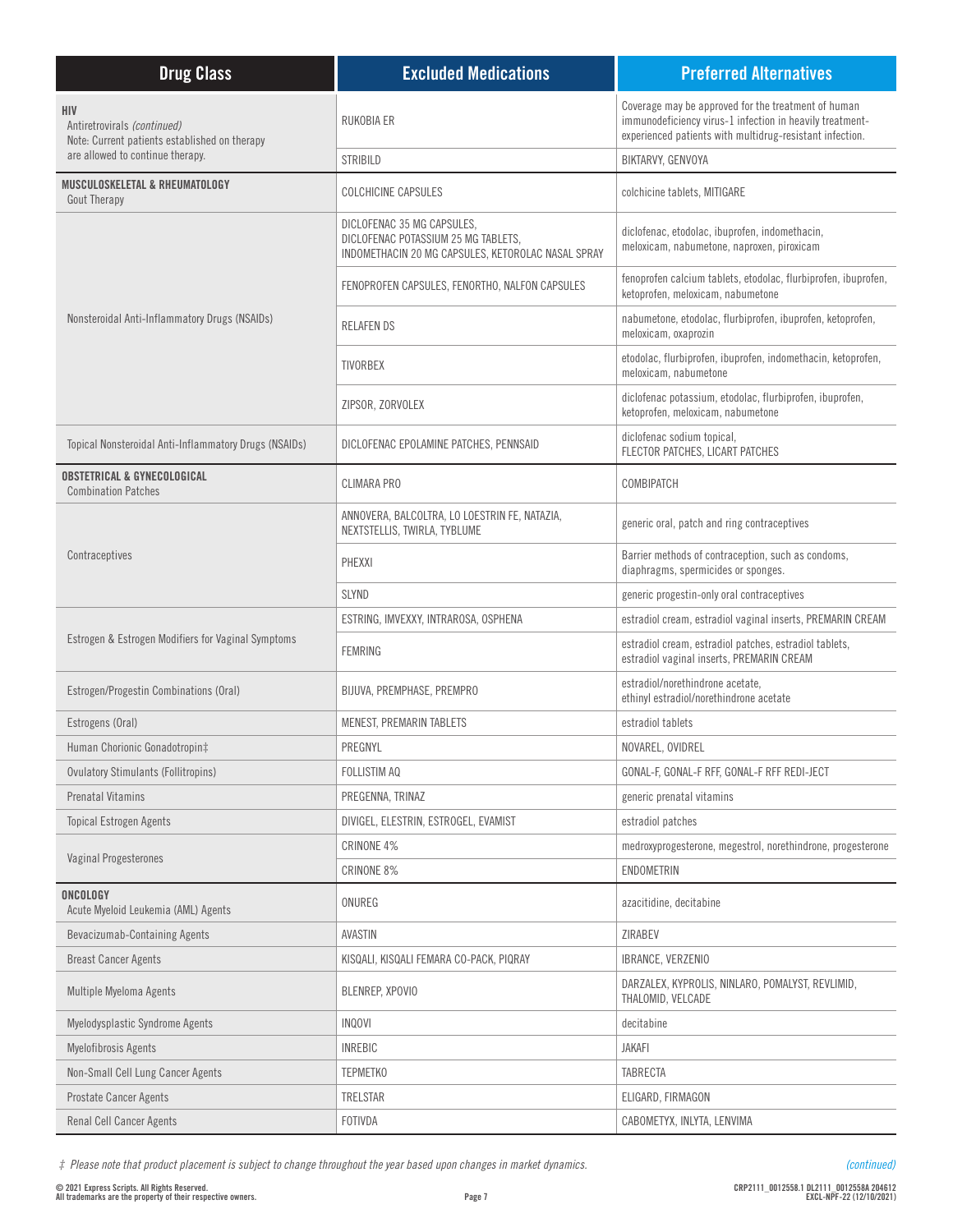| <b>Drug Class</b>                                                                   | <b>Excluded Medications</b>                                                                                                               | <b>Preferred Alternatives</b>                                                                                                                            |
|-------------------------------------------------------------------------------------|-------------------------------------------------------------------------------------------------------------------------------------------|----------------------------------------------------------------------------------------------------------------------------------------------------------|
| <b>ONCOLOGY</b> (continued)<br><b>Rituximab-Containing Agents</b>                   | RIABNI, RITUXAN, RITUXAN HYCELA, TRUXIMA                                                                                                  | <b>RUXIENCE</b>                                                                                                                                          |
| Trastuzumab-Containing Agents                                                       | HERCEPTIN, HERCEPTIN HYLECTA, HERZUMA, OGIVRI,<br>ONTRUZANT                                                                               | KANJINTI, TRAZIMERA                                                                                                                                      |
|                                                                                     | PHESGO                                                                                                                                    | PERJETA plus KANJINTI or TRAZIMERA                                                                                                                       |
| <b>Tyrosine Kinase Inhibitors</b>                                                   | QINLOCK                                                                                                                                   | imatinib, sunitinib malate, NEXAVAR, SPRYCEL, STIVARGA,<br>TASIGNA, VOTRIENT                                                                             |
|                                                                                     | <b>TRUSELTIQ</b>                                                                                                                          | PEMAZYRE                                                                                                                                                 |
| <b>OPHTHALMIC</b><br>Antiglaucoma Agents (Beta-Adrenergic Blockers)                 | <b>BETIMOL</b>                                                                                                                            | timolol drops, betaxolol drops, carteolol drops,<br>levobunolol drops                                                                                    |
| Antiglaucoma Agents (Other)                                                         | RHOPRESSA, ROCKLATAN                                                                                                                      | betaxolol drops, bimatoprost drops,<br>dorzolamide/timolol drops, latanoprost drops,<br>levobunolol drops, timolol drops, travoprost drops               |
| Antiglaucoma Agents (Ophthalmic Prostaglandins)                                     | DURYSTA, XELPROS, ZIOPTAN                                                                                                                 | bimatoprost drops, latanoprost drops, travoprost drops                                                                                                   |
| <b>Blepharoptosis Agents</b>                                                        | <b>UPNEEQ</b>                                                                                                                             | No alternatives recommended                                                                                                                              |
| Ophthalmic Agents - Other                                                           | <b>CYSTADROPS</b>                                                                                                                         | CYSTARAN                                                                                                                                                 |
| Ophthalmic Anti-Allergic                                                            | ALOCRIL, ALOMIDE, ALREX, LASTACAFT, PAZEO, ZERVIATE                                                                                       | azelastine drops, bepotastine drops, cromolyn drops,<br>epinastine drops, olopatadine drops                                                              |
| Ophthalmic Anti-Inflammatory                                                        | FLAREX, FML FORTE, FML S.O.P., MAXIDEX, PRED MILD                                                                                         | dexamethasone drops, fluorometholone drops,<br>loteprednol drops, prednisolone drops                                                                     |
| <b>Ophthalmic Combinations</b>                                                      | TOBRADEX ST, ZYLET                                                                                                                        | tobramycin/dexamethasone drops                                                                                                                           |
| Ophthalmic Non-Steroidal Anti-Inflammatory Drugs<br>(NSAID <sub>s</sub> )           | ACUVAIL, BROMSITE, NEVANAC                                                                                                                | bromfenac drops, diclofenac drops, ketorolac drops                                                                                                       |
| <b>Ophthalmic Quinolone Antibiotics</b>                                             | BESIVANCE, CILOXAN OINTMENT                                                                                                               | ciprofloxacin drops, gatifloxacin drops, levofloxacin drops,<br>moxifloxacin drops, ofloxacin drops                                                      |
| <b>OSTEOARTHRITIS</b><br><b>Hyaluronic Acid Derivatives</b>                         | DUROLANE, GEL-ONE, GELSYN-3, GENVISC 850, HYALGAN,<br>HYMOVIS, SUPARTZ FX, SYNVISC, SYNVISC-ONE, TRILURON,<br>TRIVISC, VISCO-3            | EUFLEXXA, MONOVISC, ORTHOVISC                                                                                                                            |
| <b>RENAL</b><br>Nephropathic Cystinosis Agents                                      | PROCYSBI                                                                                                                                  | CYSTAGON                                                                                                                                                 |
| Nocturnal Polyuria Agents                                                           | <b>NOCTIVA</b>                                                                                                                            | desmopressin tablets                                                                                                                                     |
| Overactive Bladder Agents                                                           | <b>VESICARE LS</b>                                                                                                                        | oxybutynin, oxybutynin er                                                                                                                                |
| <b>Phosphate Binders</b>                                                            | <b>FOSRENOL POWDER PACKETS</b>                                                                                                            | lanthanum, sevelamer carbonate, sevelamer hcl,<br>PHOSLYRA, VELPHORO                                                                                     |
| <b>RESPIRATORY</b><br>Epinephrine Auto-Injector Systems                             | EPINEPHRINE AUTO-INJECTOR (BY A-S MEDICATION,<br>AMNEAL PHARMA, AVKARE)                                                                   | epinephrine auto-injector (by Mylan, Teva),<br>EPIPEN, EPIPEN JR                                                                                         |
| Immunological Agents for Asthma                                                     | CINQAIR                                                                                                                                   | DUPIXENT, FASENRA, NUCALA                                                                                                                                |
| Long-Acting Beta Agonist Inhalers                                                   | STRIVERDI RESPIMAT                                                                                                                        | SEREVENT DISKUS                                                                                                                                          |
| Long-Acting Muscarinic Antagonist Inhalers                                          | TUDORZA PRESSAIR                                                                                                                          | INCRUSE ELLIPTA, SPIRIVA HANDIHALER, SPIRIVA RESPIMAT                                                                                                    |
| Long-Acting Muscarinic Antagonist/<br>Long-Acting Beta-Agonist Combination Inhalers | <b>DUAKLIR PRESSAIR</b>                                                                                                                   | ANORO ELLIPTA, BEVESPI AEROSPHERE, STIOLTO RESPIMAT                                                                                                      |
| Pulmonary Anti-Inflammatory Inhalers                                                | ARMONAIR DIGIHALER, PULMICORT FLEXHALER                                                                                                   | ARNUITY ELLIPTA, ASMANEX HFA, ASMANEX TWISTHALER,<br>FLOVENT DISKUS, FLOVENT HFA, QVAR REDIHALER                                                         |
| Pulmonary Anti-Inflammatory/<br><b>Beta-Agonist Combination Inhalers</b>            | AIRDUO DIGIHALER, AIRDUO RESPICLICK,<br>BUDESONIDE/FORMOTEROL,<br>FLUTICASONE/SALMETEROL (BY A-S MEDICATION, TEVA)                        | fluticasone/salmeterol (by Hikma, Prasco, Proficient Rx),<br>ADVAIR HFA, BREO ELLIPTA, DULERA, SYMBICORT                                                 |
| Respiratory Agents - Other                                                          | DALIRESP                                                                                                                                  | BREZTRI AEROSPHERE, TRELEGY ELLIPTA,<br>ANORO ELLIPTA, BEVESPI AEROSPHERE, STIOLTO RESPIMAT,<br>fluticasone/salmeterol (by Hikma, Prasco, Proficient Rx) |
| Short-Acting Beta <sub>2</sub> -Agonist Inhalers                                    | ALBUTEROL SULFATE HFA (BY A-S MEDICATION, PRASCO),<br>LEVALBUTEROL HFA, PROAIR DIGIHALER, PROAIR RESPICLICK,<br>VENTOLIN HFA, XOPENEX HFA | albuterol sulfate hfa (by Bryant Ranch, Cipla, Civica, Lupin,<br>Par, Perrigo, Proficient Rx, Sandoz & Teva)                                             |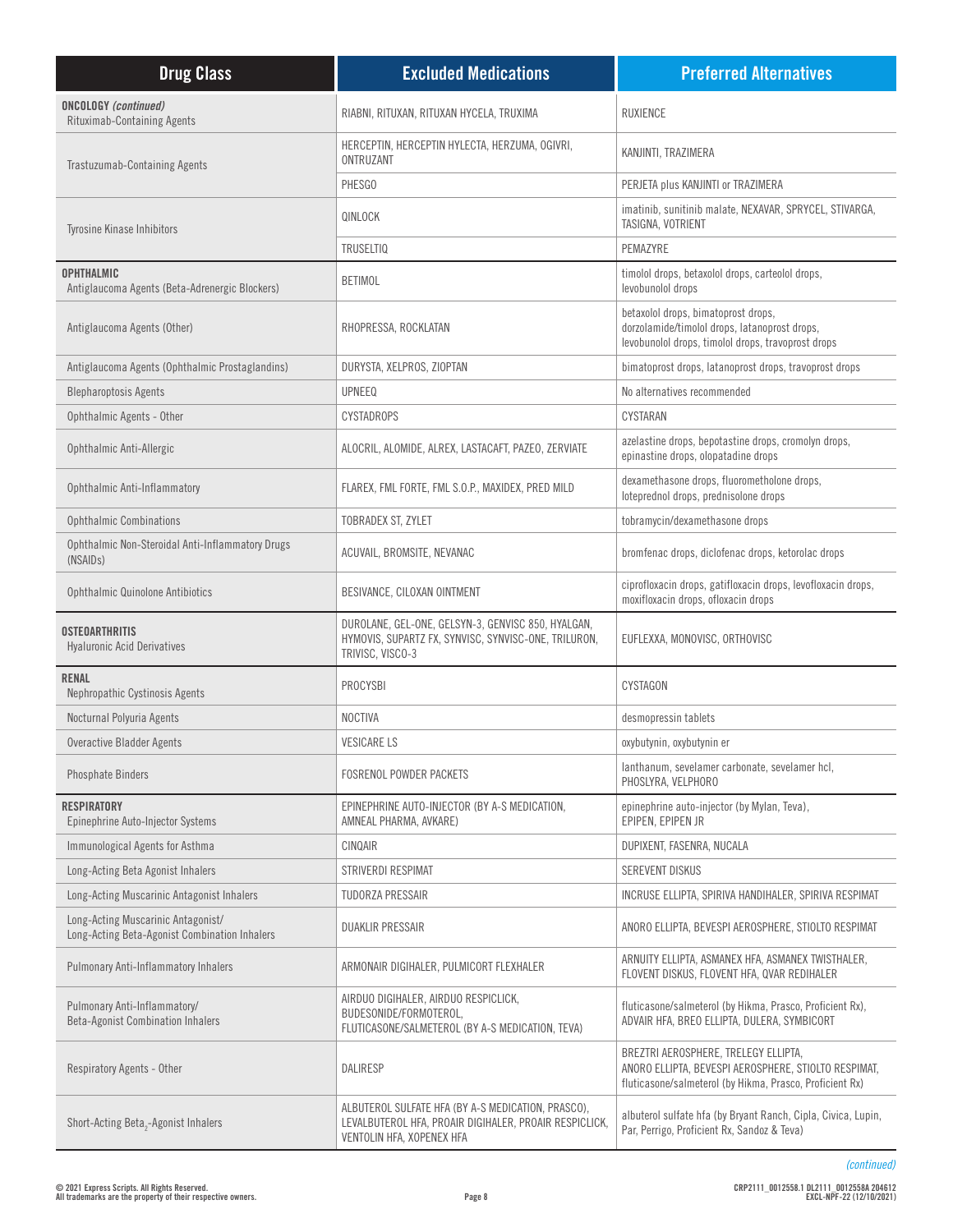| <b>Drug Class</b>                                                  | <b>Excluded Medications</b> | <b>Preferred Alternatives</b>                                                              |
|--------------------------------------------------------------------|-----------------------------|--------------------------------------------------------------------------------------------|
| <b>MISCELLANEOUS AGENTS</b><br>Allergen Immunotherapy              | PALFORZIA                   | No alternatives recommended                                                                |
| Gaucher Disease Agents                                             | ELELYSO, VPRIV              | CEREZYME                                                                                   |
| Glucocorticoids                                                    | <b>ALKINDI SPRINKLE</b>     | hydrocortisone tablets                                                                     |
|                                                                    | <b>HEMADY</b>               | dexamethasone tablets                                                                      |
| Hereditary Angioedema                                              | <b>BERINERT</b>             | CINRYZE, RUCONEST                                                                          |
|                                                                    | CUTAQUIG                    | SC: GAMMAGARD LIQUID, GAMUNEX-C, XEMBIFY                                                   |
| Immune Globulins                                                   | GAMMAKED                    | IV: GAMMAGARD LIQUID, GAMMAGARD S-D, GAMUNEX-C<br>SC: GAMMAGARD LIQUID, GAMUNEX-C, XEMBIFY |
|                                                                    | <b>HIZENTRA</b>             | <b>SC: XEMBIFY</b>                                                                         |
|                                                                    | <b>ENVARSUS XR</b>          | tacrolimus                                                                                 |
| Immunosuppressant Agents                                           | <b>LUPKYNIS</b>             | mycophenolate mofetil plus systemic corticosteroid                                         |
|                                                                    | OTREXUP, REDITREX           | methotrexate injection, RASUVO                                                             |
|                                                                    | <b>XATMEP</b>               | methotrexate                                                                               |
| <b>Infused TNF Antagonists</b>                                     | AVSOLA, REMICADE, RENFLEXIS | <b>INFLECTRA</b>                                                                           |
| Neuromyelitis Optica Spectrum Disorder Agents                      | UPLIZNA                     | <b>ENSPRYNG</b>                                                                            |
| Osteoporosis - Bone Modifiers                                      | <b>EVENITY, PROLIA</b>      | alendronate, ibandronate, risedronate, zoledronic acid,<br>FORTEO, TYMLOS                  |
| Polyneuropathy of Hereditary<br>Transthyretin-Mediated Amyloidosis | <b>ONPATTRO</b>             | <b>TEGSEDI</b>                                                                             |
| Potassium Binders                                                  | <b>VELTASSA</b>             | LOKELMA                                                                                    |

## **Indication Based Management**

| <b>Drug Class</b>                                    | <b>Excluded Medications</b>                                                                                                                                                                                                                                                                                                                                                                  | <b>Preferred Alternatives</b>                                                                                                                                                                                                                                                                                                           |
|------------------------------------------------------|----------------------------------------------------------------------------------------------------------------------------------------------------------------------------------------------------------------------------------------------------------------------------------------------------------------------------------------------------------------------------------------------|-----------------------------------------------------------------------------------------------------------------------------------------------------------------------------------------------------------------------------------------------------------------------------------------------------------------------------------------|
| Spinal Conditions (nr-axSpA)                         | COSENTYX                                                                                                                                                                                                                                                                                                                                                                                     | TALTZ. CIMZIA                                                                                                                                                                                                                                                                                                                           |
| Inflammatory Conditions‡ where COSENTYX is indicated | COSENTYX                                                                                                                                                                                                                                                                                                                                                                                     | TALTZ, ENBREL, HUMIRA, OTEZLA, SKYRIZI, STELARA SC,<br>TREMFYA, XELJANZ, XELJANZ XR                                                                                                                                                                                                                                                     |
| <b>Drug Class</b>                                    | <b>Nonpreferred Medications</b>                                                                                                                                                                                                                                                                                                                                                              | <b>Preferred Alternatives</b>                                                                                                                                                                                                                                                                                                           |
| Inflammatory Conditions‡                             | All other Brand Name medications for Inflammatory<br>Conditions are Nonpreferred. Approval may be granted<br>following a coverage review. A trial of one or more Preferred<br>medications is required prior to initiating therapy with a<br>Nonpreferred medication. A formulary exception may be<br>granted for a patient already established on therapy with a<br>Nonpreferred medication. | Preferred: ENBREL, HUMIRA, OTEZLA, RINVOQ ER, SKYRIZI,<br>STELARA SC, TALTZ, TREMFYA, XELJANZ, XELJANZ XR<br>Preferred after Step through HUMIRA: ACTEMRA<br>ULCERATIVE COLITIS ONLY Preferred after Step through<br>HUMIRA: SIMPONI 100 MG, XELJANZ, XELJANZ XR<br>ULCERATIVE COLITIS ONLY Step through HUMIRA and<br>STELARA: ZEPOSIA |

*‡ Please note that product placement for treatment of Inflammatory Conditions in the Inflammatory Conditions Care Value (ICCV) Program are subject to change throughout the year based upon changes in market dynamics, new indications for existing products, biosimilar and new product launches.*